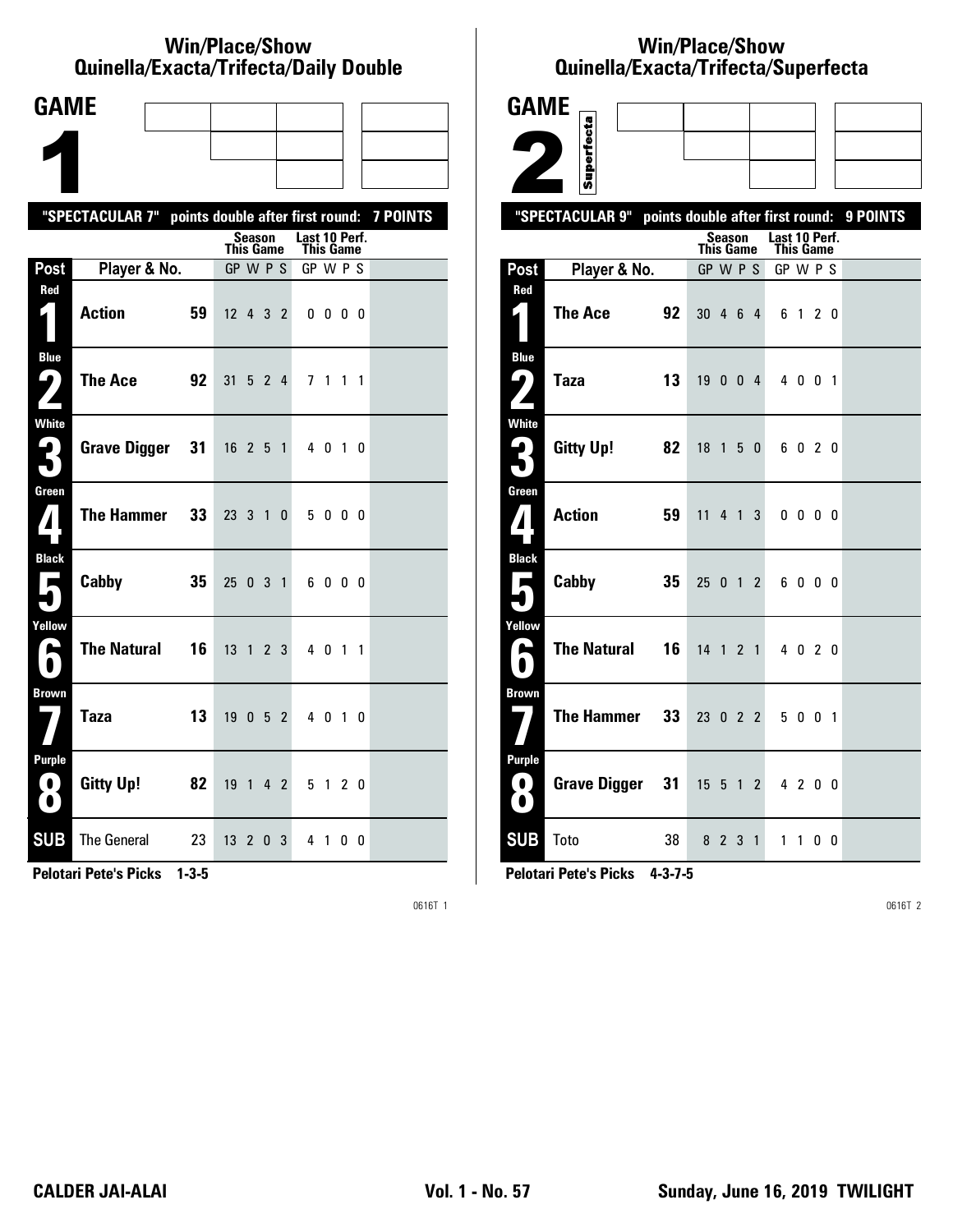#### **Win/Place/Show Qui nel la/Exacta/Tri fecta/Pick 5**

| <b>GAME</b>                           |                                                           |    |                              |                |                |                |                       |              |                |  |
|---------------------------------------|-----------------------------------------------------------|----|------------------------------|----------------|----------------|----------------|-----------------------|--------------|----------------|--|
|                                       |                                                           |    |                              |                |                |                |                       |              |                |  |
|                                       |                                                           |    |                              |                |                |                |                       |              |                |  |
|                                       |                                                           |    |                              |                |                |                |                       |              |                |  |
|                                       | "SPECTACULAR 7" points double after first round: 7 POINTS |    |                              | <b>Season</b>  |                |                | Last 10 Perf.         |              |                |  |
| Post                                  | Player & No.                                              |    | <b>This Game</b><br>GP W P S |                |                |                | This Game<br>GP W P S |              |                |  |
| Red                                   |                                                           |    |                              |                |                |                |                       |              |                |  |
| $\zeta$                               | <b>Taza</b>                                               | 13 | 22 4 0 2                     |                |                |                |                       | 4 1 0        | $\overline{1}$ |  |
| <b>Blue</b><br>ر ما                   | <b>The Warrior</b>                                        | 60 |                              | 8 3            | $\mathbf{2}$   | $\mathbf{0}$   |                       | $0\,0\,0\,0$ |                |  |
|                                       |                                                           |    |                              |                |                |                |                       |              |                |  |
| <b>White</b><br>$\blacktriangleright$ | <b>El Nino</b>                                            | 84 | 14                           | $\mathbf{1}$   | $\mathbf{2}$   | $\mathbf{0}$   |                       | 2 0 0 0      |                |  |
| $\mathbf{I}$                          |                                                           |    |                              |                |                |                |                       |              |                |  |
| Green<br>$\boldsymbol{I}$             | <b>Gitty Up!</b>                                          | 82 | 23                           | $\overline{1}$ | 1              | 4              |                       | 4 0 1        | - 0            |  |
| <b>Black</b>                          |                                                           |    |                              |                |                |                |                       |              |                |  |
| Е                                     | <b>Grave Digger</b>                                       | 31 | 21                           |                | 46             | $\overline{1}$ |                       | 6 1 3 0      |                |  |
| Yellow                                |                                                           |    |                              |                |                |                |                       |              |                |  |
| H                                     | <b>The Hammer</b>                                         | 33 | 25 <sub>2</sub>              |                | $\overline{1}$ | $\overline{2}$ | 5                     | $0\,0\,0$    |                |  |
| <b>Brown</b>                          |                                                           |    |                              |                |                |                |                       |              |                |  |
|                                       | <b>The Natural</b>                                        | 16 | 18                           | $\overline{1}$ | 3              | 3              |                       | 3 0 0 1      |                |  |
| Purple<br>$\bullet$<br>$\bullet$      | Cabby                                                     | 35 | 29                           | $\overline{1}$ |                | 6 2            |                       | 6010         |                |  |
| <b>SUB</b>                            | The Ace                                                   | 92 | 31                           | 4              | 5              | 3              |                       | 4 0 1 0      |                |  |

**Pelotari Pete's Picks 2-4-1**

0616T 3

#### **Win/Place/Show Qui nel la/Exacta/Tri fecta**

|                               | WANIONA/LAUVLA/INDULA                                     |    |                            |                |                |                            |                          |  |  |
|-------------------------------|-----------------------------------------------------------|----|----------------------------|----------------|----------------|----------------------------|--------------------------|--|--|
| <b>GAME</b>                   |                                                           |    |                            |                |                |                            |                          |  |  |
|                               |                                                           |    |                            |                |                |                            |                          |  |  |
|                               |                                                           |    |                            |                |                |                            |                          |  |  |
|                               | "SPECTACULAR 7" points double after first round: 7 POINTS |    |                            |                |                |                            |                          |  |  |
|                               |                                                           |    | <b>Season</b><br>This Game |                |                | Last 10 Perf.<br>This Game |                          |  |  |
| Post                          | Player & No.                                              |    | GP W P S                   |                |                | GP W P S                   |                          |  |  |
| Red<br>$\zeta$ )              | <b>The Hammer</b>                                         | 33 | 26 1 2 1                   |                |                |                            | 5000                     |  |  |
| <b>Blue</b><br>ر پا           | <b>Grave Digger</b>                                       | 31 | 24 4 3 6                   |                |                |                            | 6 1 1 2                  |  |  |
| <b>White</b>                  | <b>Taza</b>                                               | 13 | 19031                      |                |                |                            | 4 0 1 0                  |  |  |
| Green<br>$\bf{Z}$             | <b>The Natural</b>                                        | 16 | 20 2 2 4                   |                |                |                            | 2 0 0 0                  |  |  |
| <b>Black</b><br>Е             | <b>Gitty Up!</b>                                          | 82 | 23 3 2 2                   |                |                |                            | 4 0 0 1                  |  |  |
| Yellow<br>A<br>$\blacksquare$ | Cabby                                                     | 35 | 29 2 2 7                   |                |                |                            | 6100                     |  |  |
| <b>Brown</b>                  | <b>El Nino</b>                                            | 84 | 18 3 1 2                   |                |                |                            | 3 1 0 0                  |  |  |
| <b>Purple</b><br>$\bullet$    | <b>The Warrior</b>                                        | 60 | 7 4 2 1                    |                |                |                            | $0\quad 0\quad 0\quad 0$ |  |  |
|                               | <b>SUB</b> The General                                    | 23 | 15 <sup>3</sup>            | $\overline{3}$ | $\overline{2}$ | 4                          | 120                      |  |  |

**Pelotari Pete's Picks 8-3-5**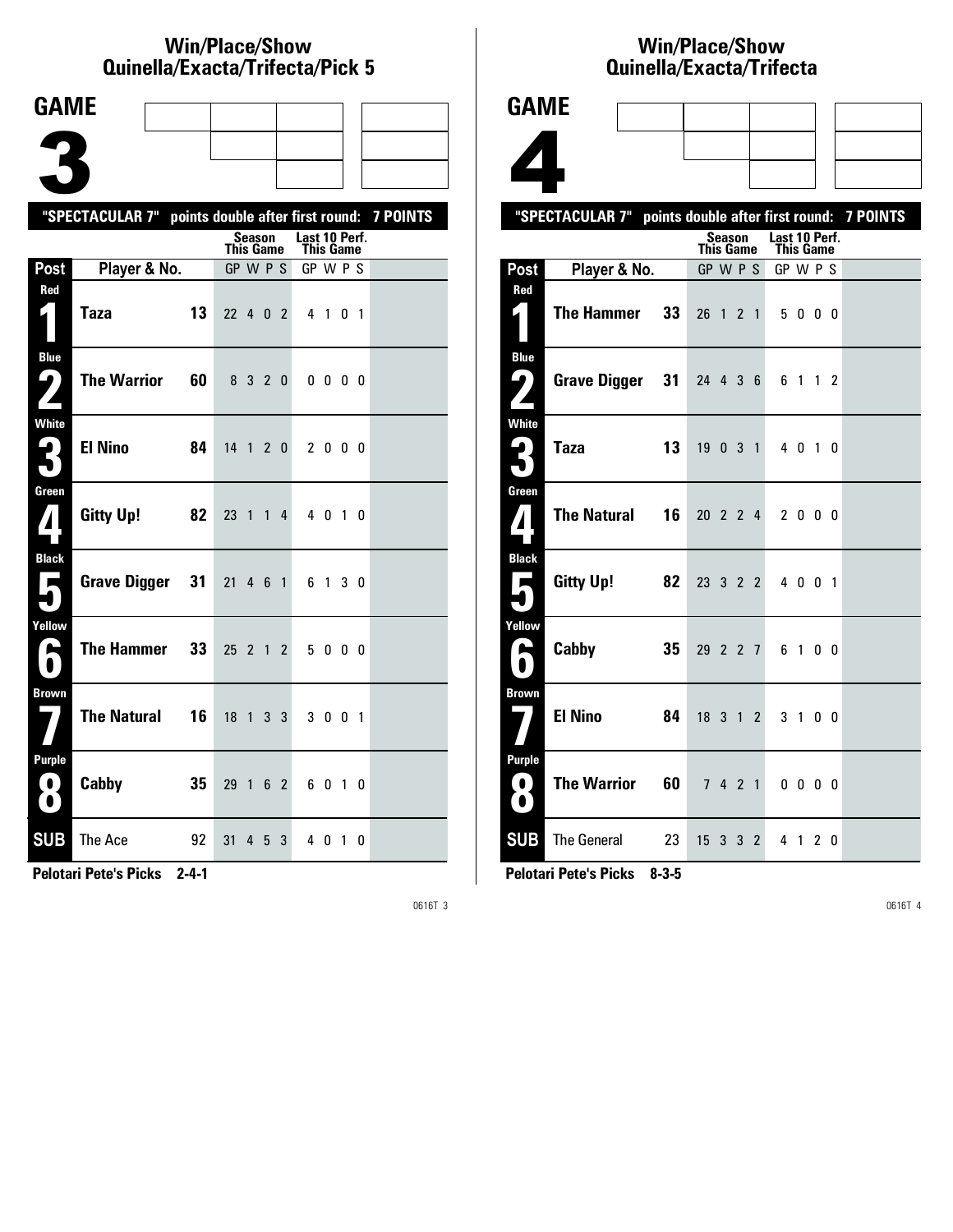# **Win/Place/Show Qui nel la/Exacta/Tri fecta**

| <b>GAME</b>                                                                   |                                                           |    |                              |                |                              |         |  |  |
|-------------------------------------------------------------------------------|-----------------------------------------------------------|----|------------------------------|----------------|------------------------------|---------|--|--|
|                                                                               |                                                           |    |                              |                |                              |         |  |  |
|                                                                               |                                                           |    |                              |                |                              |         |  |  |
|                                                                               | "SPECTACULAR 7" points double after first round: 7 POINTS |    |                              |                |                              |         |  |  |
|                                                                               |                                                           |    | Season                       |                | Last 10 Perf.                |         |  |  |
| Post                                                                          | Player & No.                                              |    | <b>This Game</b><br>GP W P S |                | <b>This Game</b><br>GP W P S |         |  |  |
| Red                                                                           |                                                           |    |                              |                |                              |         |  |  |
| $\mathbf{I}$ )                                                                | <b>The General</b>                                        | 23 | 22 4 1                       | $\mathbf{2}$   |                              | 1000    |  |  |
| <b>Blue</b><br>( ما<br>$\overline{\phantom{a}}$                               | The Ace                                                   | 92 | 22 0 6 3                     |                |                              | 4 0 2 0 |  |  |
| <b>White</b><br>3                                                             | <b>Wonder Boy 12</b>                                      |    | 34 6 4 3                     |                |                              | 6 2 1 1 |  |  |
| Green<br>$\mathbf{Z}$                                                         | <b>El Nino</b>                                            | 84 | 25 7 1                       | $\overline{2}$ |                              | 3 0 0 1 |  |  |
| <b>Black</b><br><b>The State</b>                                              | The Warrior                                               | 60 | 40 16 6 10                   |                |                              | 9603    |  |  |
| Yellow<br>е                                                                   | <b>Action</b>                                             | 59 | 26 4 5 2                     |                |                              | 6 1 2 0 |  |  |
| <b>Brown</b>                                                                  | <b>The Gladiator</b>                                      | 77 | 20 0 1                       | 3              |                              | 5 0 0 1 |  |  |
| <b>Purple</b><br>$\left( \begin{array}{c} 0 \end{array} \right)$<br>$\bullet$ | <b>Toto</b>                                               | 38 | 26 3 3 2                     |                |                              | 7002    |  |  |
| <b>SUB</b>                                                                    | Cabby                                                     | 35 | 18 1 1                       | $\mathbf{2}$   | $\mathbf{1}$                 | 000     |  |  |

**Pelotari Pete's Picks 6-4-7**

0616T 5

# **Win/Place/Show Qui nel la/Exacta/Tri fecta/Super fecta**



**Pelotari Pete's Picks 8-6-1-2**